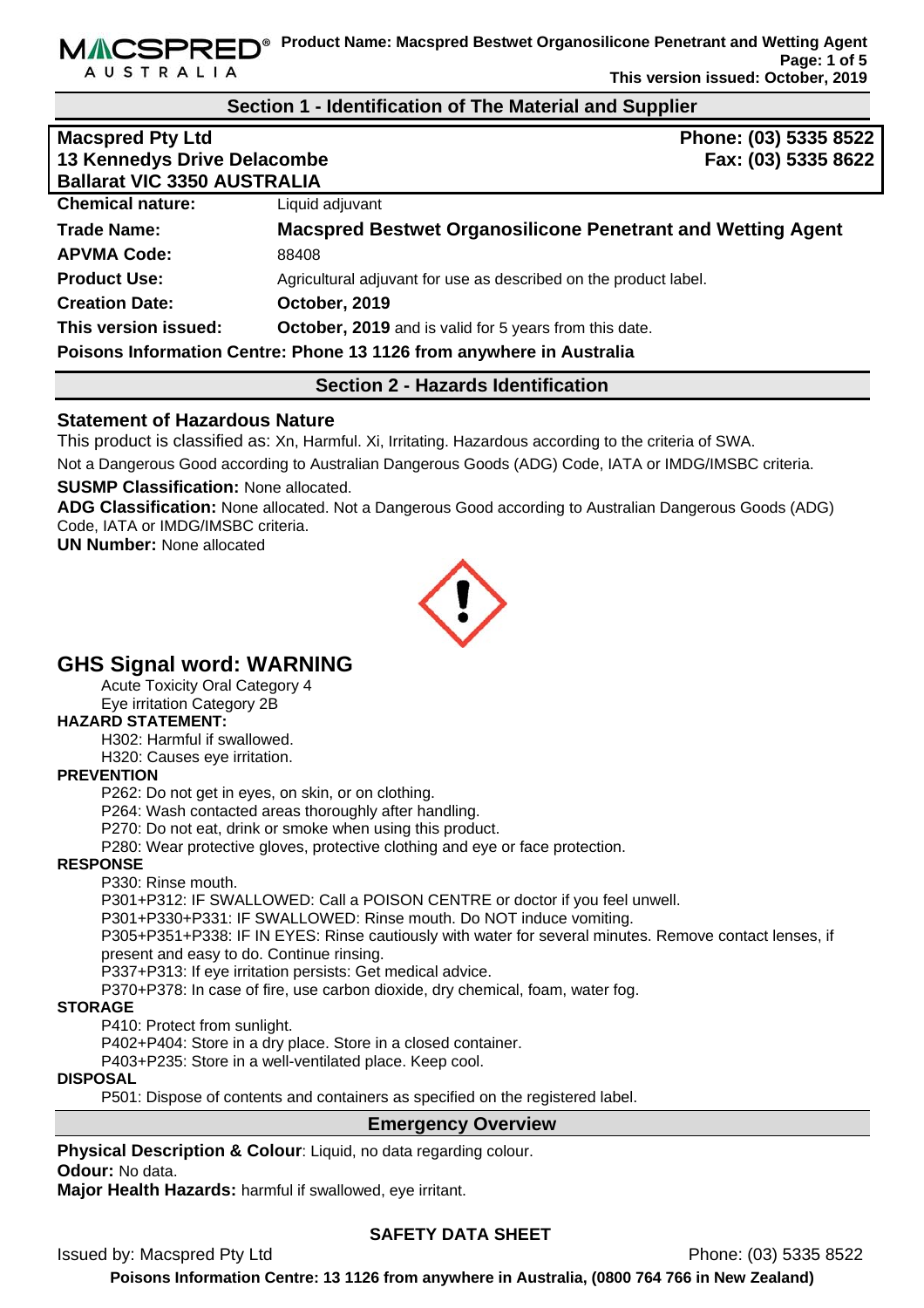| Section 3 - Composition/Information on Ingredients |               |           |                                |         |  |
|----------------------------------------------------|---------------|-----------|--------------------------------|---------|--|
| <b>Ingredients</b>                                 | <b>CAS No</b> | Conc, g/L | TWA $(mg/m^3)$ STEL $(mg/m^3)$ |         |  |
| Polyether modified polysiloxane                    | secret        | 1020      | not set                        | not set |  |
| Other non hazardous ingredients                    | secret        | to 1 L    | not set                        | not set |  |
|                                                    |               |           |                                |         |  |

This is a commercial product whose exact ratio of components may vary slightly. Minor quantities of other non hazardous ingredients are also possible.

The SWA TWA exposure value is the average airborne concentration of a particular substance when calculated over a normal 8 hour working day for a 5 day working week. The STEL (Short Term Exposure Limit) is an exposure value that may be equalled (but should not be exceeded) for no longer than 15 minutes and should not be repeated more than 4 times per day. There should be at least 60 minutes between successive exposures at the STEL. The term "peak "is used when the TWA limit, because of the rapid action of the substance, should never be exceeded, even briefly.

# **Section 4 - First Aid Measures**

# **General Information:**

You should call The Poisons Information Centre if you feel that you may have been poisoned, burned or irritated by this product. The number is 13 1126 from anywhere in Australia (0800 764 766 in New Zealand) and is available at all times. Have this SDS with you when you call.

**Inhalation:** First aid is not generally required. If in doubt, contact a Poisons Information Centre or a doctor. **Skin Contact:** Wash gently and thoroughly with water (use non-abrasive soap if necessary) for 5 minutes or until chemical is removed.

**Eye Contact:** Immediately flush the contaminated eye(s) with lukewarm, gently flowing water for 15 minutes or until the product is removed, while holding the eyelid(s) open. Take care not to rinse contaminated water into the unaffected eye or onto the face. Obtain medical attention immediately. Take special care if exposed person is wearing contact lenses.

**Ingestion:** If swallowed, do NOT induce vomiting. Wash mouth with water and contact a Poisons Information Centre, or call a doctor.

# **Section 5 - Fire Fighting Measures**

**Fire and Explosion Hazards**: The major hazard in fires is usually inhalation of heated and toxic or oxygen deficient (or both), fire gases. There is no risk of an explosion from this product under normal circumstances if it is involved in a fire.

Fire decomposition products from this product may be toxic if inhaled. Take appropriate protective measures. **Extinguishing Media:** In case of fire, use carbon dioxide, dry chemical, foam or water fog.

**Fire Fighting:** If a significant quantity of this product is involved in a fire, call the fire brigade.

| Flash point:                     | No data  |
|----------------------------------|----------|
| <b>Upper Flammability Limit:</b> | No data. |
| <b>Lower Flammability Limit:</b> | No data. |
| <b>Autoignition temperature:</b> | No data. |
| <b>Flammability Class:</b>       | No data. |
|                                  |          |

#### **Section 6 - Accidental Release Measures**

**Accidental release:** In the event of a major spill, prevent spillage from entering drains or water courses. Wear full protective clothing including eye/face protection. All skin areas should be covered. See below under Personal Protection regarding Australian Standards relating to personal protective equipment. Suitable materials for protective clothing include Nitrile and neoprene. Eye/face protective equipment should comprise, as a minimum, protective goggles. If there is a significant chance that vapours or mists are likely to build up in the cleanup area, we recommend that you use a respirator. Usually, no respirator is necessary when using this product. However, if you have any doubts consult the Australian Standard mentioned below (section 8).

Stop leak if safe to do so, and contain spill. Absorb onto sand, vermiculite or other suitable absorbent material. If spill is too large or if absorbent material is not available, try to create a dike to stop material spreading or going into drains or waterways. Sweep up and shovel or collect recoverable product into labelled containers for recycling or salvage, and dispose of promptly. Recycle containers wherever possible after careful cleaning. Refer to product label for specific instructions. After spills, wash area preventing runoff from entering drains. If a significant quantity of material enters drains, advise emergency services. Full details regarding disposal of used containers, spillage and unused material may be found on the label. If there is any conflict between this SDS and the label, instructions on the label prevail. Ensure legality of disposal by consulting regulations prior to disposal. Thoroughly launder protective clothing before storage or re-use. Advise laundry of nature of contamination when sending contaminated clothing to laundry.

# **SAFETY DATA SHEET**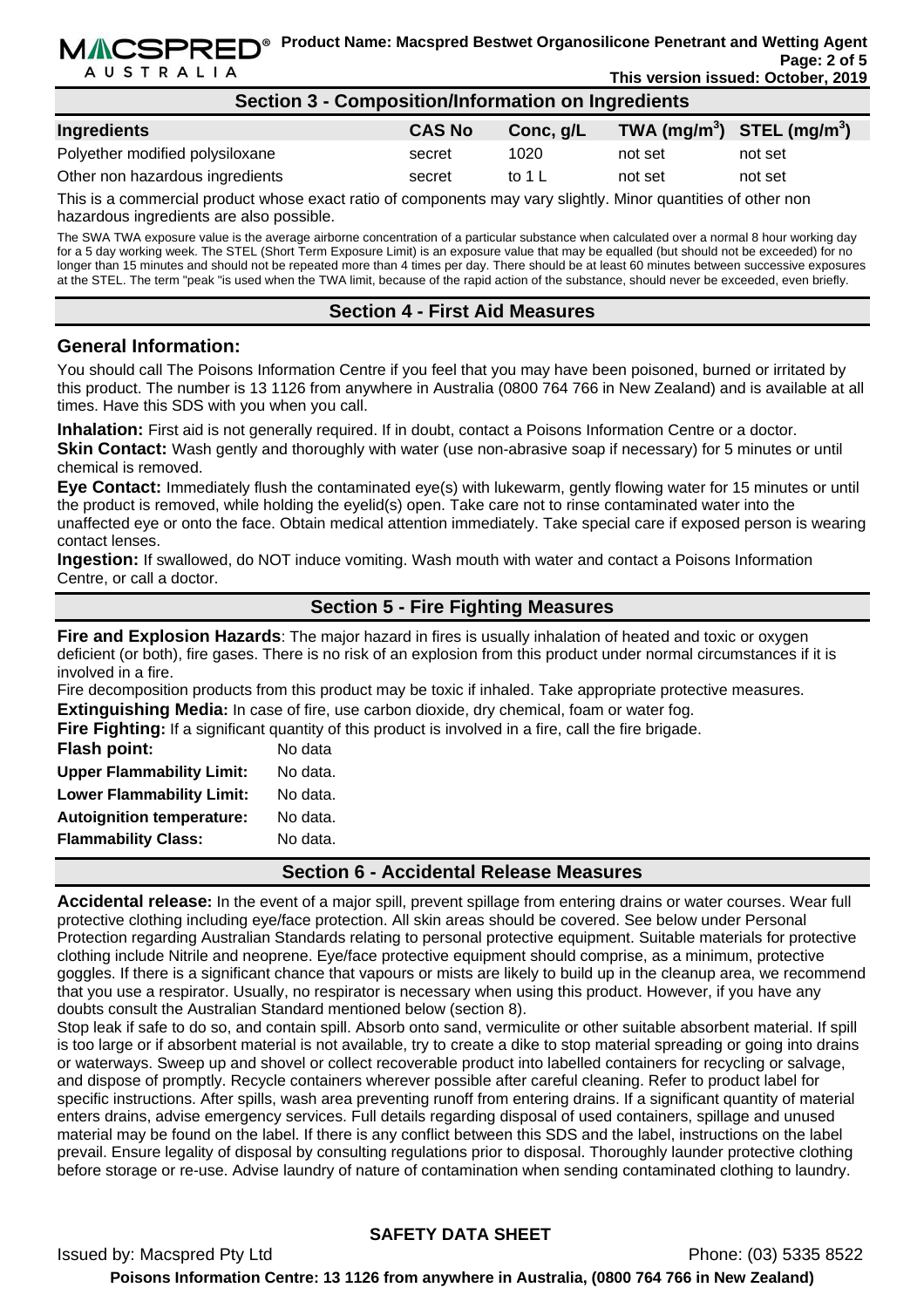**MACSPRED**<sup>®</sup> Product Name: Macspred Bestwet Organosilicone Penetrant and Wetting Agent **Page: 3 of 5 This version issued: October, 2019** 

# **Section 7 - Handling and Storage**

**Handling:** Keep exposure to this product to a minimum, and minimise the quantities kept in work areas. Check Section 8 of this SDS for details of personal protective measures, and make sure that those measures are followed. The measures detailed below under "Storage" should be followed during handling in order to minimise risks to persons using the product in the workplace. Also, avoid contact or contamination of product with incompatible materials listed in Section 10.

**Storage:** Protect this product from light. Store in the closed original container in a dry, cool, well-ventilated area out of direct sunlight. Make sure that the product does not come into contact with substances listed under "Incompatibilities" in Section 10. Some liquid preparations settle or separate on standing and may require stirring before use. Check packaging - there may be further storage instructions on the label.

# **Section 8 - Exposure Controls and Personal Protection**

The following Australian Standards will provide general advice regarding safety clothing and equipment:

Respiratory equipment: **AS/NZS 1715**, Protective Gloves: **AS 2161**, Occupational Protective Clothing: AS/NZS 4501 set 2008, Industrial Eye Protection: **AS1336** and **AS/NZS 1337**, Occupational Protective Footwear: **AS/NZS2210**.

# **SWA Exposure Limits TWA (mg/m<sup>3</sup>**

**AUSTRALIA** 

**) STEL (mg/m<sup>3</sup> )** 

Exposure limits have not been established by SWA for any of the significant ingredients in this product.

No special equipment is usually needed when occasionally handling small quantities. The following instructions are for bulk handling or where regular exposure in an occupational setting occurs without proper containment systems. **Ventilation:** This product should only be used in a well ventilated area. If natural ventilation is inadequate, use of a fan is suggested.

**Eye Protection:** Protective glasses or goggles should be worn when this product is being used. Failure to protect your eyes may cause them harm. Emergency eye wash facilities are also recommended in an area close to where this product is being used.

**Skin Protection:** You should avoid contact even with mild skin irritants. Therefore you should wear suitable impervious elbow-length gloves and facial protection when handling this product for lengthy periods. See below for suitable material types.

**Protective Material Types:** We suggest that protective clothing be made from the following materials: nitrile, neoprene.

**Respirator:** Usually, no respirator is necessary when using this product. However, if you have any doubts consult the Australian Standard mentioned above.

Eyebaths or eyewash stations should, if practical, be provided near to where this product is being handled commercially.

# **Section 9 - Physical and Chemical Properties:**

| <b>Physical Description &amp; colour:</b> | Liquid, no data regarding colour.                |
|-------------------------------------------|--------------------------------------------------|
| Odour:                                    | No data.                                         |
| <b>Boiling Point:</b>                     | Not available.                                   |
| <b>Freezing/Melting Point:</b>            | No specific data. Liquid at normal temperatures. |
| <b>Volatiles:</b>                         | No data.                                         |
| <b>Vapour Pressure:</b>                   | No data.                                         |
| <b>Vapour Density:</b>                    | No data.                                         |
| <b>Specific Gravity:</b>                  | No data.                                         |
| <b>Water Solubility:</b>                  | Miscible.                                        |
| pH:                                       | No data.                                         |
| <b>Volatility:</b>                        | No data.                                         |
| <b>Odour Threshold:</b>                   | No data.                                         |
| <b>Evaporation Rate:</b>                  | No data.                                         |
| <b>Coeff Oil/water Distribution:</b>      | No data                                          |
| <b>Autoignition temp:</b>                 | No data.                                         |

# **Section 10 - Stability and Reactivity**

**Reactivity:** This product is unlikely to react or decompose under normal storage conditions. However, if you have any doubts, contact the supplier for advice on shelf life properties.

**Conditions to Avoid:** Protect this product from light. Store in the closed original container in a dry, cool, wellventilated area out of direct sunlight.

**Incompatibilities:** strong acids, strong bases, strong oxidising agents.

Issued by: Macspred Pty Ltd Phone: (03) 5335 8522

# **SAFETY DATA SHEET**

**Poisons Information Centre: 13 1126 from anywhere in Australia, (0800 764 766 in New Zealand)**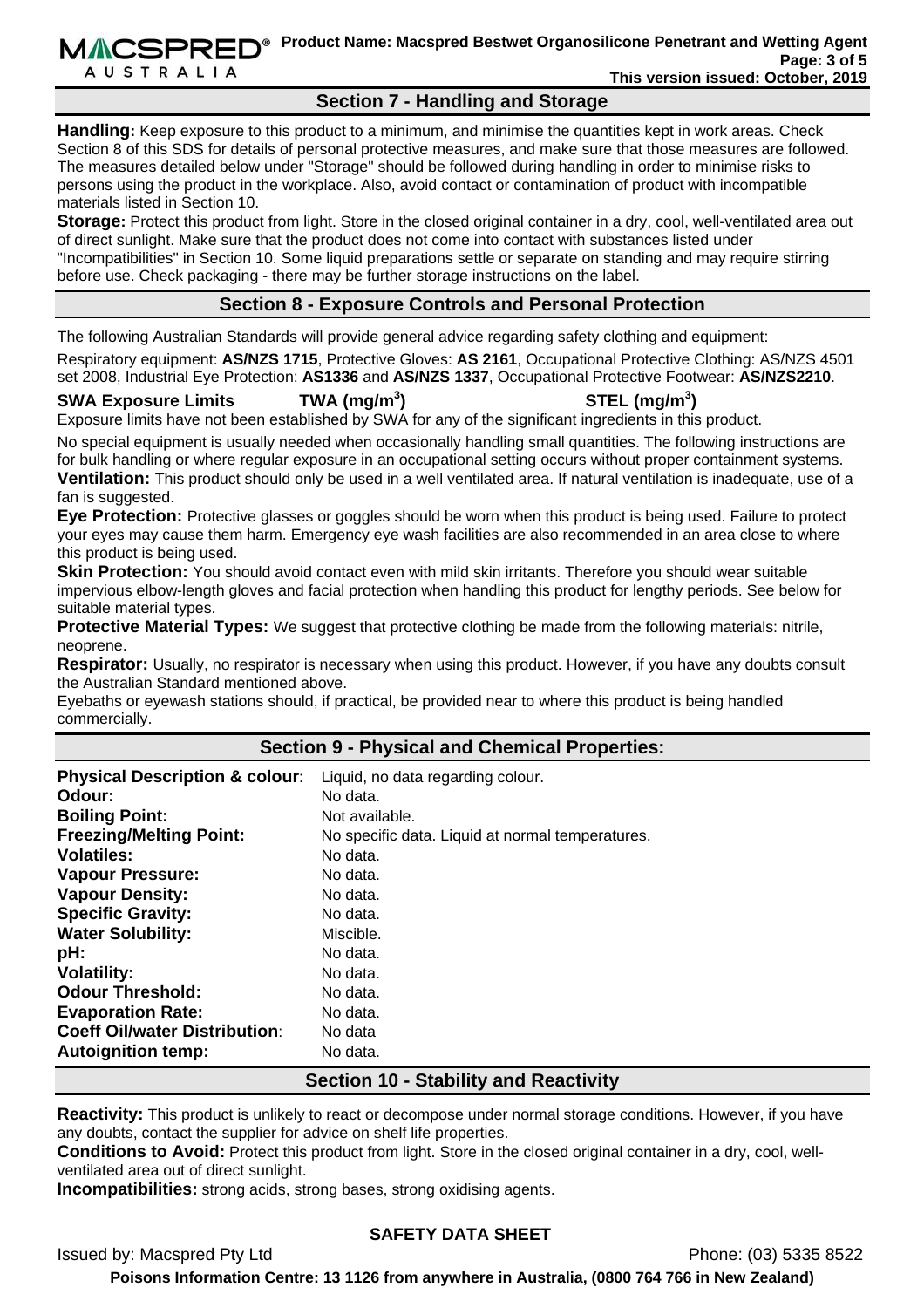#### **MACSPRED**<sup>®</sup> Product Name: Macspred Bestwet Organosilicone Penetrant and Wetting Agent **Page: 4 of 5 AUSTRALIA This version issued: October, 2019**

**Fire Decomposition:** Combustion forms carbon dioxide, and if incomplete, carbon monoxide and possibly smoke. Water is also formed. May form nitrogen and its compounds, and under some circumstances, oxides of nitrogen. Occasionally hydrogen cyanide gas in reducing atmospheres. Carbon monoxide poisoning produces headache, weakness, nausea, dizziness, confusion, dimness of vision, disturbance of judgment, and unconsciousness followed by coma and death.

**Polymerisation:** This product will not undergo polymerisation reactions.

# **Section 11 - Toxicological Information**

# **Local Effects:**

**Target Organs:** There is no data to hand indicating any particular target organs.

#### **Classification of Hazardous Ingredients**

Ingredient **Risk Phrases** 

No ingredient mentioned in the HSIS Database is present in this product at hazardous concentrations.

# **Potential Health Effects**

# **Inhalation:**

**Short Term Exposure:** Available data indicates that this product is not harmful. In addition product is unlikely to cause any discomfort or irritation.

**Long Term Exposure:** No data for health effects associated with long term inhalation.

# **Skin Contact:**

**Short Term Exposure:** Available data indicates that this product is not harmful. It should present no hazards in normal use. However product may be irritating, but is unlikely to cause anything more than mild transient discomfort. **Long Term Exposure:** No data for health effects associated with long term skin exposure.

# **Eye Contact:**

**Short Term Exposure:** This product is an eve irritant. Symptoms may include stinging and reddening of eyes and watering which may become copious. Other symptoms may also become evident. If exposure is brief, symptoms should disappear once exposure has ceased. However, lengthy exposure or delayed treatment may cause permanent damage.

**Long Term Exposure:** No data for health effects associated with long term eye exposure.

# **Ingestion:**

**Short Term Exposure:** Significant oral exposure is considered to be unlikely. Available data shows that this product is harmful, but symptoms are not available. This product is unlikely to cause any irritation problems in the short or long term.

**Long Term Exposure:** No data for health effects associated with long term ingestion.

# **Carcinogen Status:**

**SWA:** No significant ingredient is classified as carcinogenic by SWA.

**NTP:** No significant ingredient is classified as carcinogenic by NTP.

**IARC:** No significant ingredient is classified as carcinogenic by IARC.

# **Section 12 - Ecological Information**

Insufficient data to be sure of status.

# **Section 13 - Disposal Considerations**

**Disposal:** Special help is available for the disposal of Agricultural Chemicals. The product label will give general advice regarding disposal of small quantities, and how to cleanse containers. However, for help with the collection of unwanted rural chemicals, contact ChemClear 1800 008 182 http://www.chemclear.com.au/ and for help with the disposal of empty drums, contact DrumMuster http://www.drummuster.com.au/ where you will find contact details for your area.

# **Section 14 - Transport Information**

**UN Number:** This product is not classified as a Dangerous Good by ADG, IATA or IMDG/IMSBC criteria. No special transport conditions are necessary unless required by other regulations.

# **Section 15 - Regulatory Information**

**AICS:** All of the significant ingredients in this formulation are compliant with NICNAS regulations.

# **SAFETY DATA SHEET**

Issued by: Macspred Pty Ltd Phone: (03) 5335 8522

**Poisons Information Centre: 13 1126 from anywhere in Australia, (0800 764 766 in New Zealand)**